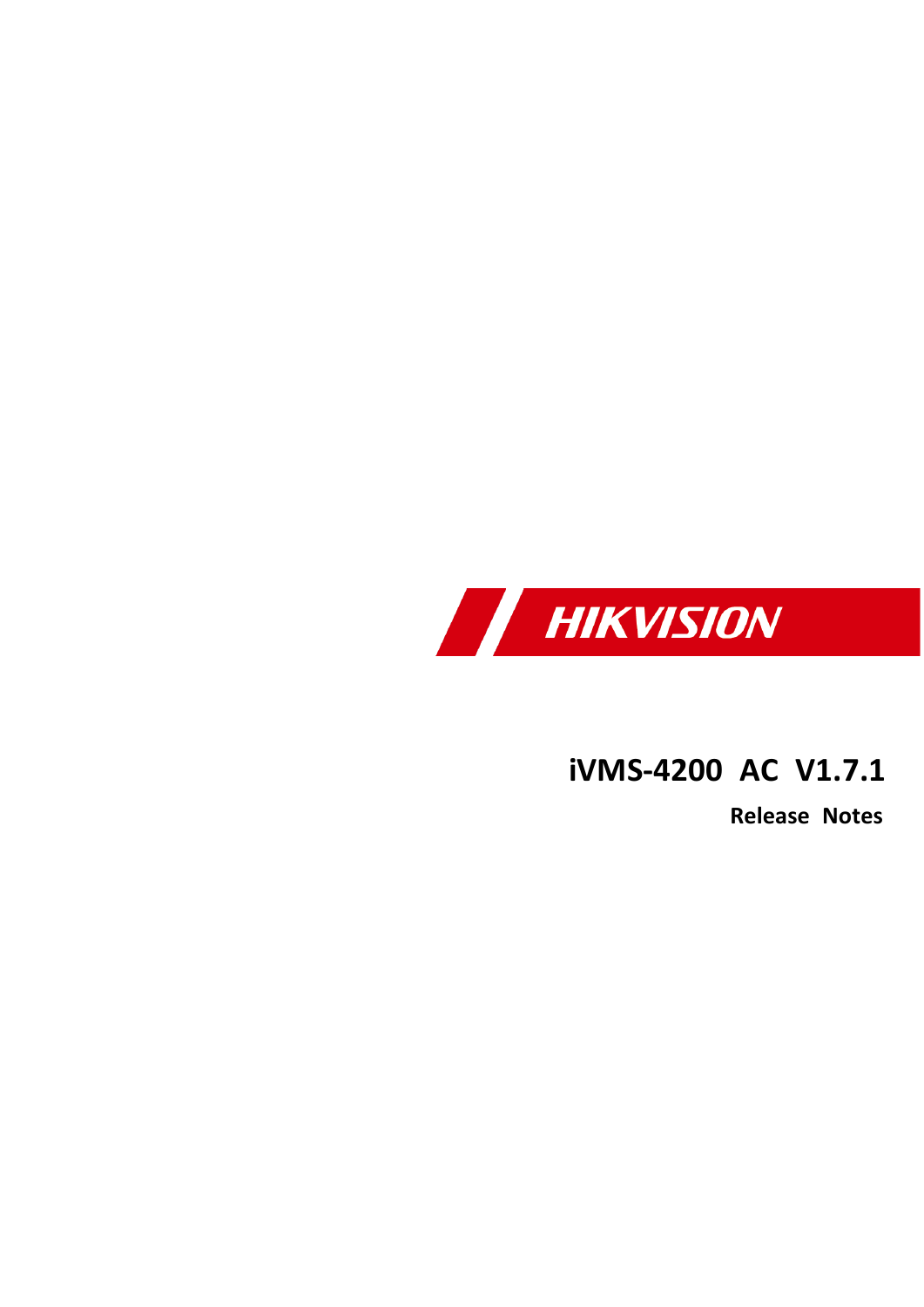#### **Legal Information**

#### **© 2022 Hangzhou Hikvision Digital Technology Co., Ltd. All rights reserved.**

This Document (hereinafter referred to be "the Document") is the property of Hangzhou Hikvision Digital Technology Co., Ltd. or its affiliates (hereinafter referred to as "Hikvision"), and it cannot be reproduced, changed, translated, or distributed, partially or wholly, by any means, without the prior written permission of Hikvision. Unless otherwise expressly stated herein, Hikvision does not make any warranties, guarantees or representations, express or implied, regarding to the Document, any information contained herein.

#### **About this Document**

Pictures, charts, images and all other information hereinafter are for description and explanation only. The information contained in the Document is subject to change, without notice, due to updates or other reasons.

Please use this Document with the guidance and assistance of professionals trained in supporting the Product.

#### **LEGAL DISCLAIMER**

TO THE MAXIMUM EXTENT PERMITTED BY APPLICABLE LAW, THE DOCUMENT IS PROVIDED "AS IS" AND "WITH ALL FAULTS AND ERRORS". HIKVISION MAKES NO REPRESENTATIONS OR WARRANTIES, EXPRESS OR IMPLIED, INCLUDING BUT NOT LIMITED TO, WARRANTIES OF MERCHANTABILITY, FITNESS FOR A PARTICULAR PURPOSE OR NON-INFRINGEMENT. IN NO EVENT WILL HIKVISION BE LIABLE FOR ANY SPECIAL, CONSEQUENTIAL, INCIDENTAL, OR INDIRECT DAMAGES INCLUDING, AMONG OTHERS, DAMAGES FOR LOSS OF BUSINESS PROFITS, BUSINESS INTERRUPTION, OR LOSS OF DATA, CORRUPTION OF SYSTEMS, OR LOSS OF DOCUMENTATION, WHETHER BASED ON BREACH OF CONTRACT, TORT (INCLUDING NEGLIGENCE), OR OTHERWISE, IN CONNECTION WITH THE USE OF THE DOCUMENT, EVEN IF HIKVISION HAS BEEN ADVISED OF THE POSSIBILITY OF SUCH DAMAGES OR LOSS.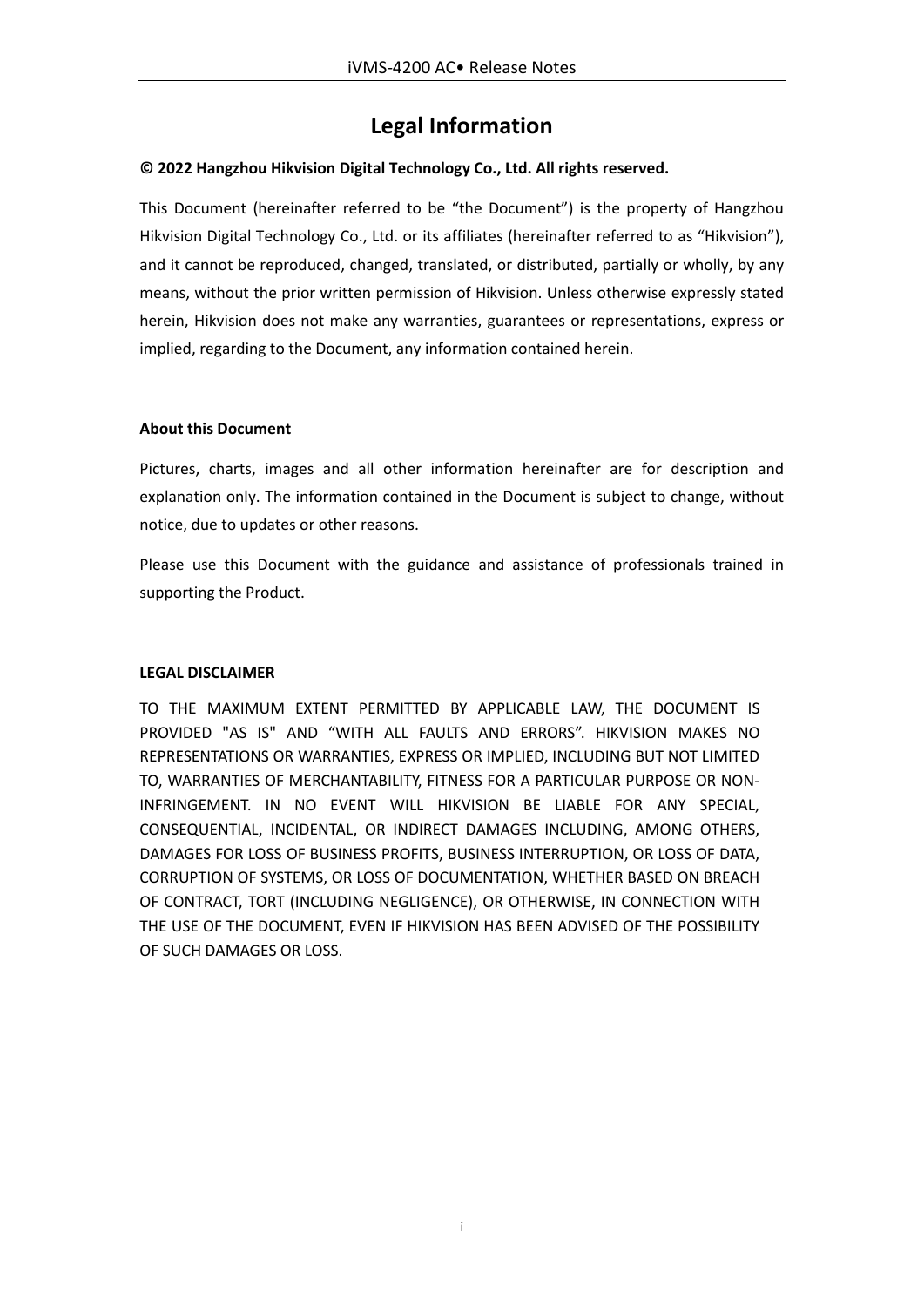## **TABLE OF CONTENTS**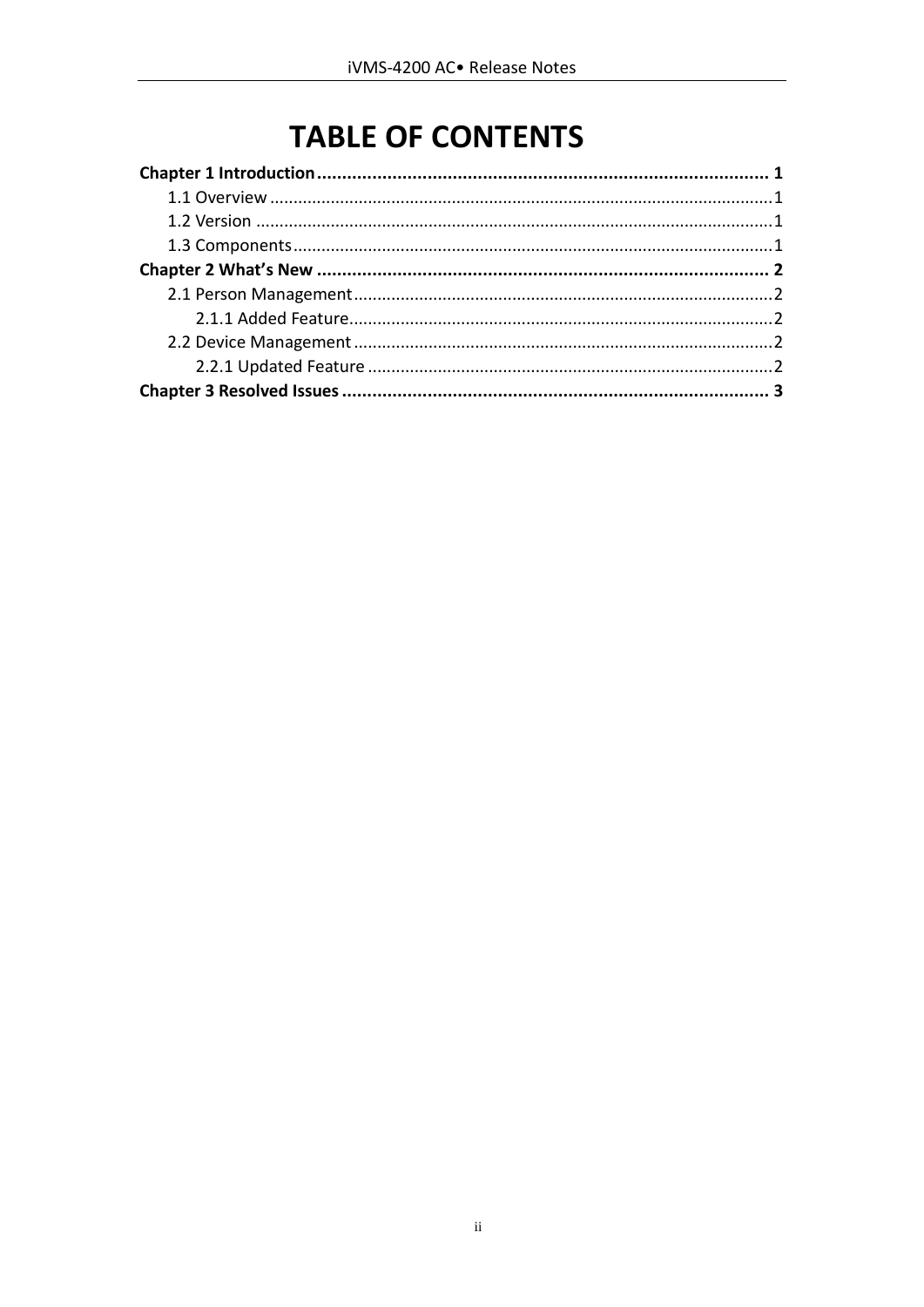# **Chapter 1 Introduction**

### <span id="page-3-1"></span><span id="page-3-0"></span>**1.1 Overview**

iVMS-4200 AC Client software is designed to configure and manage Hikvision devices in a unified and intuitive manner, including video intercom devices and access control devices.

The software provides multiple functionalities including person management, access control, video intercom, time & attendance, etc.

### <span id="page-3-2"></span>**1.2 Version**

| <b>Version</b>      | Date    |
|---------------------|---------|
| iVMS-4200 AC V1.7.1 | 2022-03 |

### <span id="page-3-3"></span>**1.3 Components**

| Component          | <b>Version</b> | <b>Date of Release</b> | <b>Latest Version or Not</b> |
|--------------------|----------------|------------------------|------------------------------|
| <b>Network SDK</b> | V6.1.9.10      | 2022-03-04             | Yes                          |
| <b>ISUP SDK</b>    | V4.2.7.0       | 2022-03-09             | Yes                          |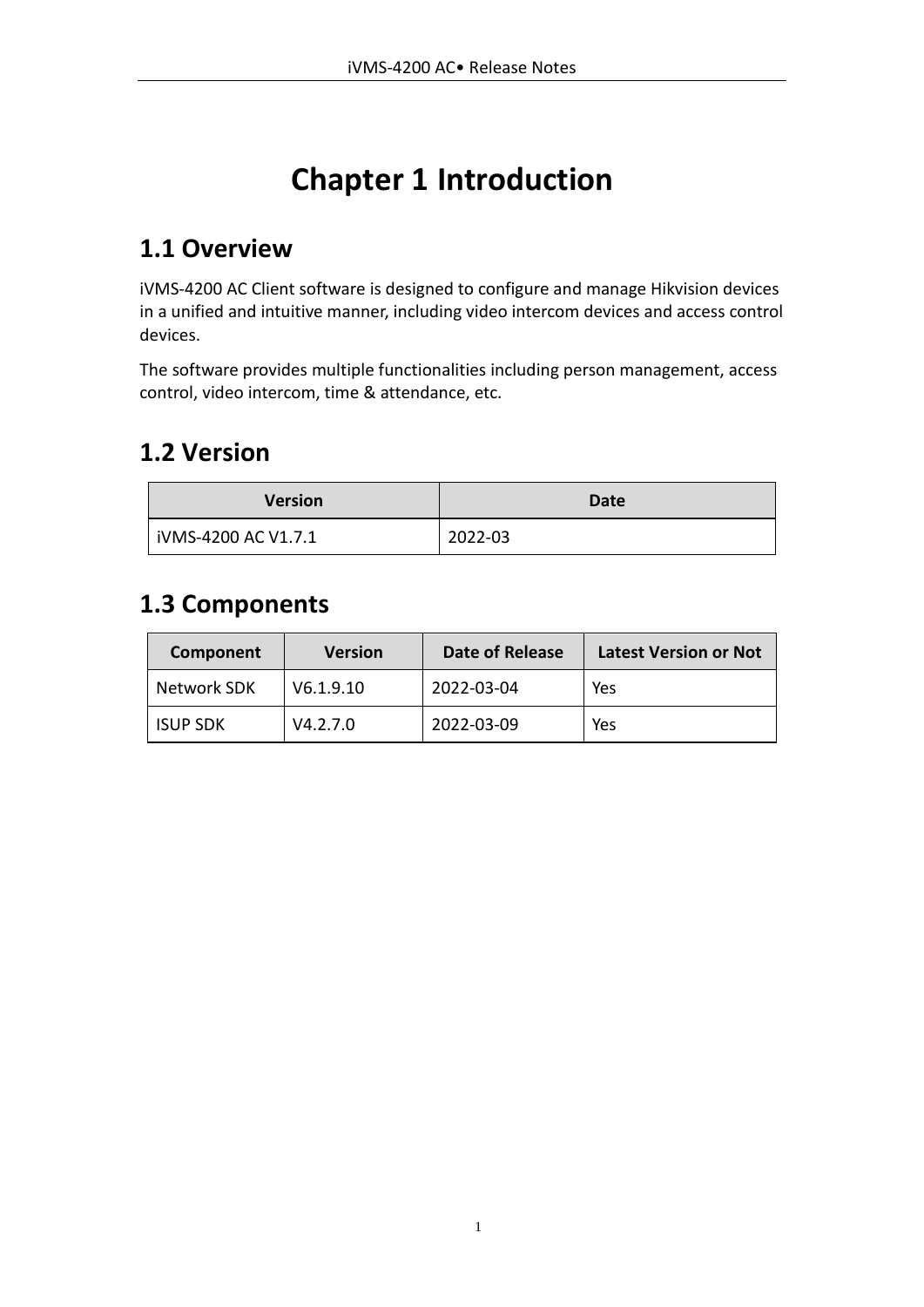## **Chapter 2 What's New**

### <span id="page-4-1"></span><span id="page-4-0"></span>**2.1 Person Management**

#### <span id="page-4-2"></span>**2.1.1 Added Feature**

The supported model of card enrollment station: DS-K1F100A-D8E.

### <span id="page-4-3"></span>**2.2 Device Management**

#### <span id="page-4-4"></span>**2.2.1 Updated Feature**

The supported number of elevator controllers: 4 (for overseas version), 64 (for domestic version).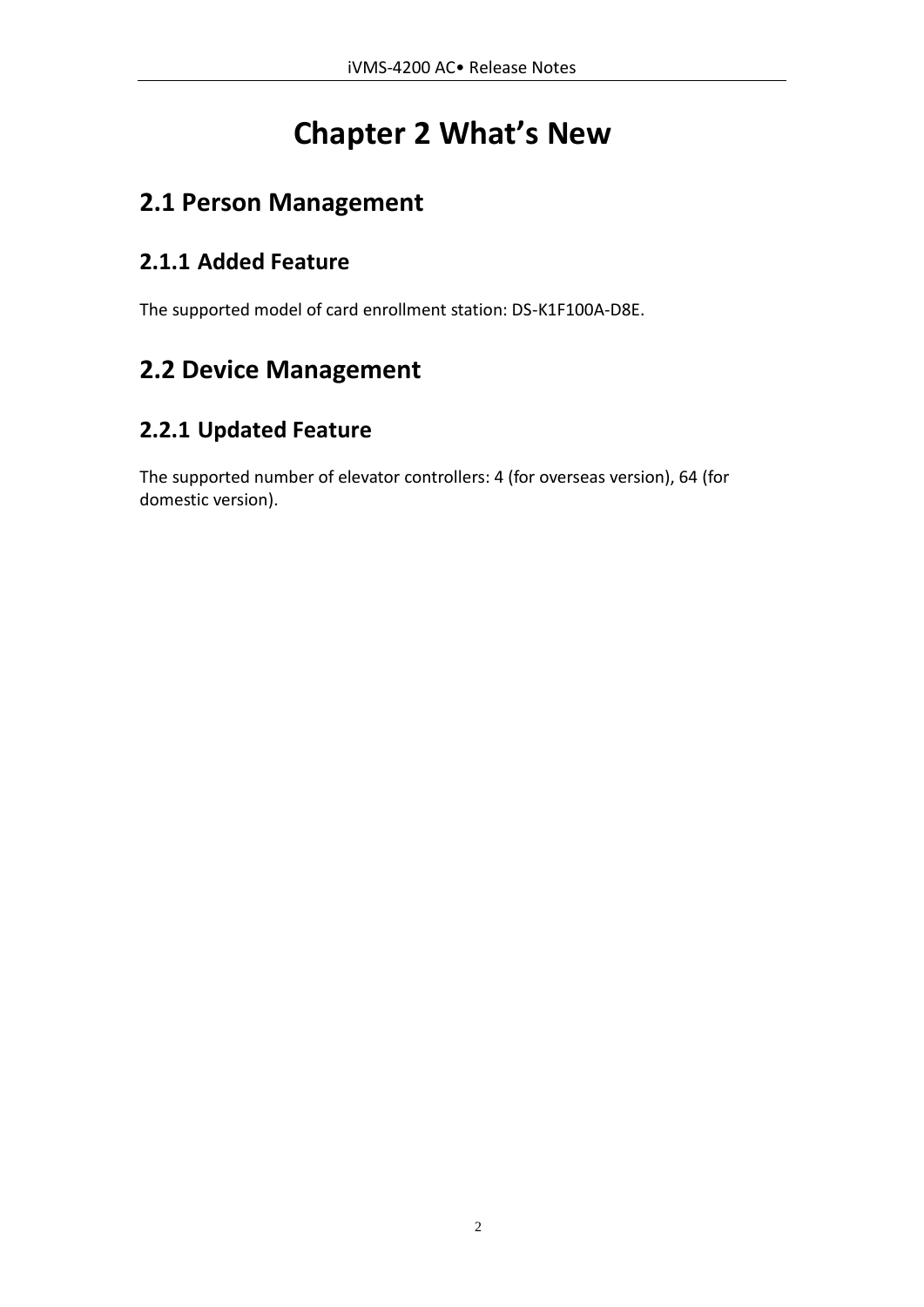# **Chapter 3 Resolved Issues**

<span id="page-5-0"></span>The following are issues resolved in this version.

| No.            | <b>Issue Description</b>                                                                                                                                                          |
|----------------|-----------------------------------------------------------------------------------------------------------------------------------------------------------------------------------|
| $\mathbf{1}$   | Error occurred when getting events of access control terminals,<br>prompting that the device is offline or network timeout.                                                       |
| $\overline{2}$ | After the Client applies the permission to the elevator controller, the<br>elevator controllers on some floors failed to apply the fingerprints<br>collected via the card reader. |
| 3              | When face recognition terminal in the thermography mode, the Client<br>did not display the captured picture for the temperature screening event.                                  |
| 4              | Error occurred when opening doors remotely after an access controller<br>was added to the Client via ISAPI protocol.                                                              |
| 5              | Error occurred during the card reader authentication after an access<br>controller was added to the Client via ISUP protocol.                                                     |
| 6              | When uploading a picture of a local person, no picture will be displayed.                                                                                                         |
| 7              | After collecting face via the access control device, applying the face<br>picture failed.                                                                                         |
| 8              | Face picture size exceeds the limit, resulting in the failure of applying face<br>picture.                                                                                        |
| 9              | Error occurred during the statistics of working time on workday and<br>weekend in the monthly report.                                                                             |
| 10             | Importing CSV file for the attendance event failed.                                                                                                                               |
| 11             | The preview of monthly attendance report is inconsistent with the<br>exported data.                                                                                               |
| 12             | Unreadable code occurred during person name synchronization in the<br>third-party attendance database.                                                                            |
| 13             | Jumping to the remote configuration page failed for some non-video<br>devices.                                                                                                    |